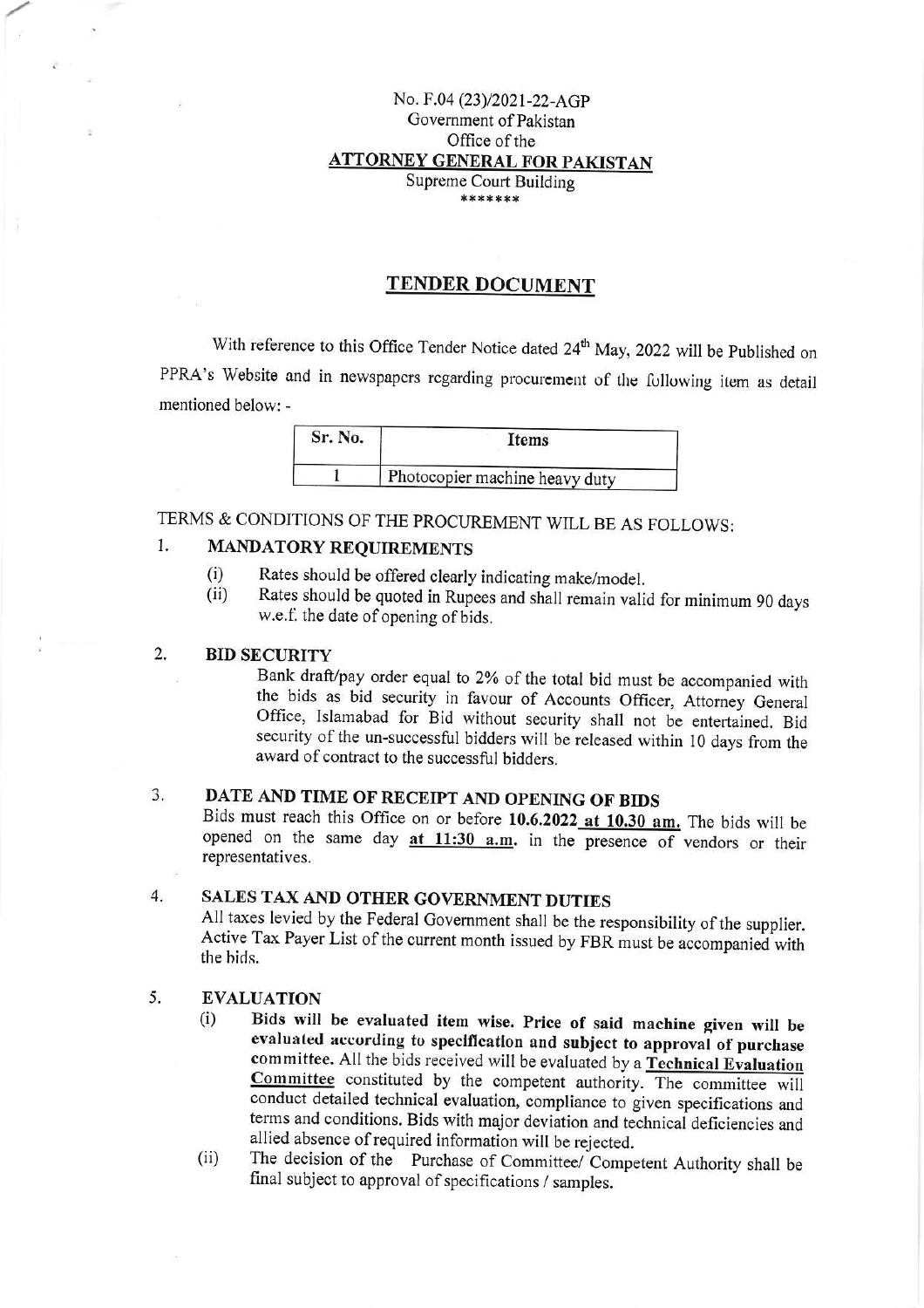#### $6.$ PERFORMANCE GUARANTEE

Successful bidder will have to deposit 10% of the whole procurement as The performance guarantee in the form of bank guarantee /Bank Draft /pay order and the same will be retained till the expiry of warranty period of the supplied items. After submission of the said performance guarantee, earnest money will be released.

#### 7. **DELIVERY PERIOD**

Delivery / installation of the equipment in 100% operational condition along with necessary training (if any) must have to complete in all respect by the vendor within 2 weeks after the issuance of supply order, at the Office of the Attorney General, Islamabad according to quantity given in the supply order(s).

#### RESPONSIBILITY FOR EXECUTING THE CONTRACT 8.

The supplier shall be entirely responsible for the successful execution of the contract in all respects including installation, configuration etc. and minor civil work where necessary/applicable.

#### 9. **TRANSPORTATION**

The equipment shall require delivering and installing at office of the Attorney General for Pakistan, 3rd Floor, Room No.341, Supreme Court Building, Islamabad. No extra charges will be paid for the transportation/dispatch of items supplied. Any other charges whatsoever incurred to deliver the equipments will be paid by the vendor.

#### 10. **FAILURE AND TERMINATION**

In case the vendor fails to deliver the items thereof within the specified delivery period, the Office of the Attorney General, Islamabad, shall be entitled for the option either:-

- To recover from vendor liquidated damages levied at the rate of 2% per week.  $(i)$
- To purchase from elsewhere without notice to the vendor at vendor's risk and  $(ii)$ cost of items not delivered without cancelling the contract; or
- To cancel the contract at vendor's risk and cost along with forfeiture of bid  $(iii)$ security and the equipment delivered.

In case of action taken under (ii) or (iii) above, vendor shall be liable for any loss which the Office of the Attorney General, Islamabad may suffer on that account, but vendor shall not be entitled to any gain on purchase made against the supply order placed to the other vendor.

If during the course of execution of contract, vendor is blacklisted by any other Govt./Semi Govt. Department, may proceed as follows:-

- Allow the contract to run its course till its completion in accordance with the  $(i)$ terms and conditions: or
- Suspend further supplies with or without financial repercussions; or  $(ii)$
- Cancel the contract with or without reservation of rights.  $(iii)$

#### $11.$ **DEMURRAGE**

In case of any demurrage charges incurred due to any of the reasons mentioned below, the same shall be deducted from vendor's bills or recovered as a separate item (the decision of the competent authority regarding fixation of responsibility in this regard shall be binding on the vendor): -

- Owing to delay in forwarding/delivery of relevant items, bills documents etc;  $(i)$
- Defective marking, packing or installations of the items ordered;  $(ii)$
- Due to reason not specified above but for the vendor is responsible.  $(iii)$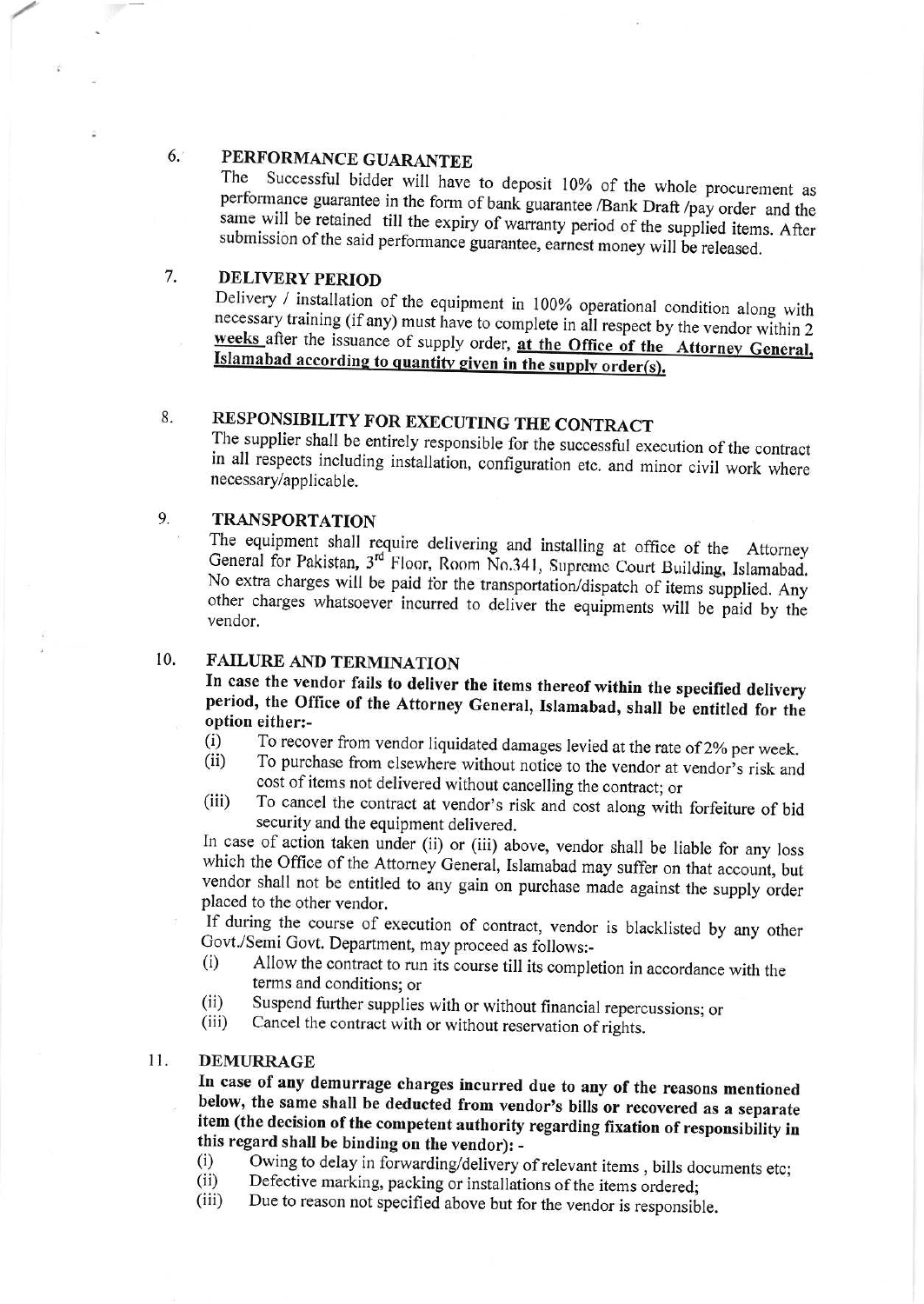#### 12. **INSPECTION AND REJECTION**

- The Purchase Committee may reject a part or whole of the consignment  $(i)$ tendered during inspection, if it felt that the items/consignment is not as per specifications and sample given in the Purchase Order;
- The decision of the Committee shall be binding on the vendor;  $(ii)$
- If the items are rejected as aforesaid then without prejudice to the right of the  $(iii)$ purchaser the vendor will supply the items in replacement within the original delivery period without seeking any extension;
- On failure to replace the items/consignment, the Office of the Attorney  $(iv)$ General, Islamabad shall have the following rights:
	- purchase the rejected goods at vendors cost and expense; or a.
	- terminate the contract and recover the loss thereby incurred, from the  $<sub>b</sub>$ </sub> vendor.

In case of non supply of requisite items, Office of the Attorney General, Islamabad 13. will either purchase these items from open market at the risk and cost of the supplier and difference (if any) will be charged to the supplier concerned OR contract will be cancelled and bid security will be forfeited.

#### 14. **PACKING OF ITEMS**

Each consignment/items shall be supplied in a proper box/containcr clearly indicating its serial numbers and items contained therein, failing which the loss (if any) due to defective or inappropriate packing / marking shall be at vendor's account.

#### 15. **PAYMENTS**

Payments will be made on 100% delivery, completion of the assignment and final testing of the equipment.

#### **RIGHTS RESERVED** 16.

The Office of the Attorney General, Islamabad of reserves the right to change the quantity of any items and reject any or all the bids or proposals at any time in accordance with Rule 33 of Public Procurement Rules, 2004.

#### $17.$ **CLARIFICATION**

For any query or further information, the bidder may contact on telephone Numbers. 051-9220653 & 051-9205419.